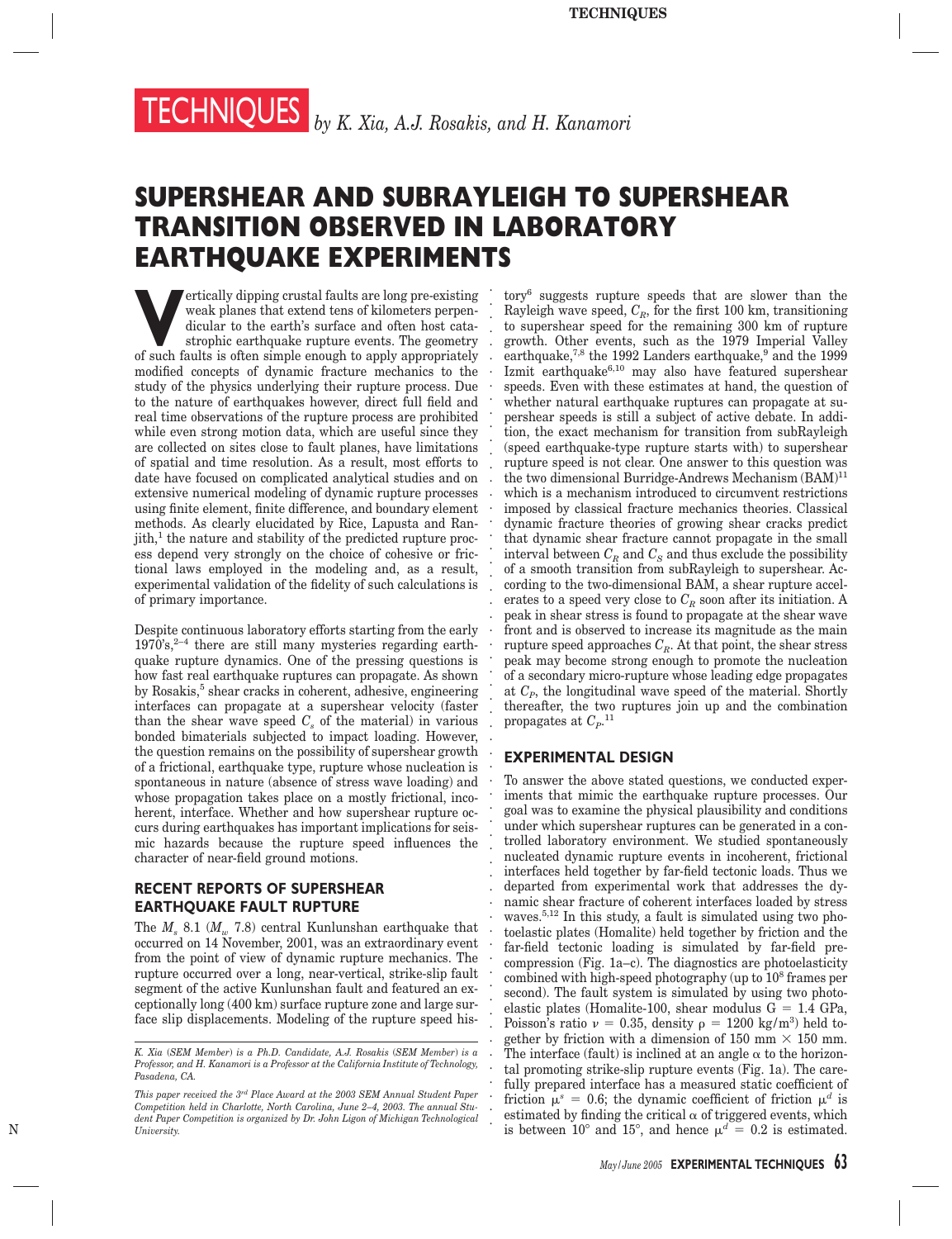#### **SUPERSHEAR AND SUBRAYLEIGH**



**Fig. 1: Experimental setup**

The far-field tectonic loading is simulated by uniaxial compression exerted at the top and bottom ends of the system by a hydraulic press (Fig. 1b). The dynamic rupture is nucleated at the center of the simulated fault by producing a local pressure pulse in a small area of the interface. A thin wire of 0.1 mm in diameter is inserted in a small hole of the same size. An electronic condenser is then discharged turning the metal into expanding plasma to provide the controllable pressure pulse (Fig. 1c). The collimated laser beam is extended to a diameter of 100 mm passing through polarizers and transparent specimen before it is focused to the high speed camera. The polarizers are so arranged that isochromatic fringe patterns are obtained. The fault forms an acute angle with the compression axis to provide the shear driving force for continued rupturing.

A unique device that triggers the rupture in a highly controlled manner is used to nucleate the dynamic rupture while preserving the spontaneous nature of the rupturing. This triggering is achieved by an exploding wire technique. The triggering mechanism is inspired by recent numerical work on rupture along frictional interfaces.11,13,14 Experimentally, it is a convenient way of triggering the system's full-field, high-speed diagnostics (Fig. 1a) that would otherwise be unable to capture an event with total duration of  $\sim$ 50  $\mu$ s. Before the explosion, the shear traction along the fault is balanced by the static friction force, which is smaller than the maximum static friction force. After the explosion, the local normal traction along the fault is reduced and so is the static frictional force. As a result, the shear traction, which is initially smaller than the static frictional force and unaffected by the isotropic explosion, can be larger than the reduced frictional force momentarily. The resulting net driving force will drive the slip along the interface. Furthermore, the slip will reduce the coefficient of friction as described by either slip-weakening, slip-rate-weakening or the state and rate dependent friction law; in other words, the friction changes from static friction to dynamic friction. If the original shear traction is larger than the dynamic friction, the

slip will continue to propagate away from the explosion site (corresponding to the hypocenter of an earthquake) where normal traction reduction due to the explosion is not important any more. This way, a spontaneous rupture or laboratory earthquake is triggered.

## **EXPERIMENTAL RESULTS**

. . . . . . . . . . . . . . . .

. . . . . . . Experiments featuring a range of  $\alpha$  and far-field pressure  $P$ were performed and the symmetric bilateral rupture process histories were visualized in intervals of  $2 \mu s$ . Depending on *P* and  $\alpha$ , rupture speeds that are either subRayleigh or supershear were observed.

Figure 2 displays isochromatic (maximum in-plane shear stress field) snapshots of examples of purely subRayleigh wave speed ruptures from two experiments. In Fig. 2a–b the inclination angle is  $20^{\circ}$  and  $P = 13$  MPa. The speed of the rupture tip (indicated by the arrow) is very close to  $C_R$  and follows very closely behind the circular shear wave front, which is emitted at the time of rupture nucleation. In Fig. 2c–d the inclination angle is  $25^{\circ}$  and  $P = 7$  MPa. The speed of the rupture tip (indicated by the arrow) is again found to be very close to  $C_R$ . The same phenomenon was observed for either smaller inclination angles or lower uniaxial pressure *P*.

In Fig. 3, the inclination angle was kept at  $25^{\circ}$  while the pressure was increased to 15 MPa. For comparison purposes, the same time instants  $(28 \mu s)$  and  $38 \mu s$  after nucleation) are displayed. In this case, the circular traces of the shear wave are also visible and are at the same corresponding locations as in Fig. 2. However, in front of this circle, supershear disturbances (propagating to the northwest, marked in the photograph as the Rupture-tip and featuring a clearly visible Mach cone) are shown. The formation of the Mach



**Fig. 2: Earthquake experimental results of purely subRayleigh cases. A and B are from one experiment with a pressure of P** = 13 MPa and angle  $\alpha$  = 20° at the time instants of 28  $\mu$ s and 38  $\mu$ s respectively. C and D are from one experiment with a pressure of  $P = 7$  MPa and angle  $\alpha = 25^{\circ}$  at the time instants of 28  $\mu$ s and 38  $\mu$ s respectively.

N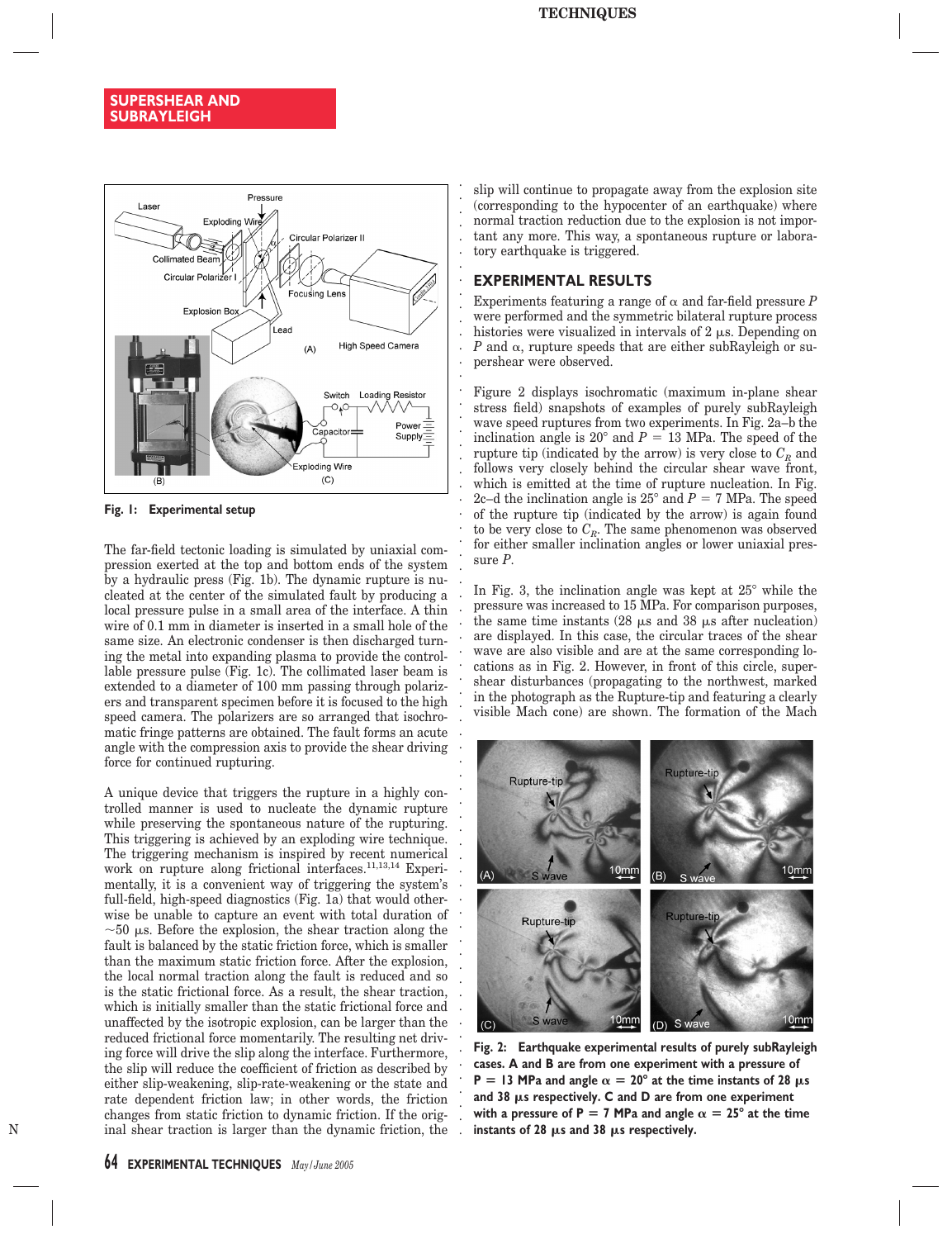## **SUPERSHEAR AND SUBRAYLEIGH**



**Fig. 3: Earthquake experimental results of purely supershear case. A and B are from one experiment with the pressure of P** = 13 MPa and angle  $\alpha$  = 25° at the time instants of 28  $\mu$ s and 38  $\mu$ s respectively.

cone is due to the fact that the rupture is propagating faster than the shear wave speed of the material. For this case, the sequences of images other than those at 28  $\mu$ s and 38  $\mu$ s have a very similar form and reveal a disturbance that was nucleated as supershear. Its speed history  $v(t)$  is determined independently by either differentiating the rupture length history record or by measuring the inclination angle,  $\delta$ , of the shear shocks with respect to the fault plane and using the relation  $v = C_s / \sin \delta$ . Its speed was 1970 m/s, which is close to the longitudinal wave speed  $C_P$ . This is the first experimental report of the supershear of a spontaneous shear rupture to our knowledge. The supershear rupture initiated right after the triggering of the earthquake rupture, which can be seen from the fact that the Mach cones are tangential to the shear wave front.

As discussed earlier, we are interested in investigating how the supershear rupture nucleated experimentally. For the experimental results above, the supershear was nucleated immediately after the triggering. Since the rupture speed is controlled by both the inclination angle  $\alpha$  and the magnitude of uniaxial compression *P*, it is possible for us to vary both of them carefully to delay the appearance of supershear rupture. Specifically, we fix the inclination angle  $\alpha$  at 25<sup> $\circ$ </sup> and decrease *P* in order to capture the nucleation process of a supershear rupture.

Figure 4a–d corresponds to a case with an intermediate farfield pressure as compared to the ones displayed in Fig. 2c– d and Fig. 3. Here, the angle is kept the same  $(25^{\circ})$  and the pressure is decreased to 9 MPa in an attempt to visualize a transition within our field of view (100 mm). Four different time instances of the same rupture event are displayed. In Fig. 4a, the circular trace *S* waves are visible followed by a rupture propagating at  $C_R$ . At the shear wave front, we can see a small angular feature which is corresponding to a shear stress peak and is not visible at the shear wave fronts in Fig. 2. In Fig. 4b, a small secondary rupture appears in front of the main rupture and propagates slightly ahead of the S wave front. In Fig. 4c–d, the two ruptures coalesce and the leading edge of the resulting rupture grows with a speed at a speed of 1970 m/s which is very close to *CP*.

Figure 5 displays the length vs. time of the two ruptures. The length scale is a direct reading from pictures corresponding to the test shown in Fig. 4. Before and after their coalescence, we compared their slopes to the characteristic



. . . . . . . . . . . . . . . . . . . . . . . . . . . . . . . . . . . . . . . . . . . . . . . . . . . . . . . . . .

**Fig. 4: Visualization of the subRayleigh to supershear rupture transition. A–D** are taken at 28  $\mu$ s, 30  $\mu$ s, 32  $\mu$ s and 34  $\mu$ s **respectively.**



**Fig. 5: Rupture-tip history showing subRayleigh to supershear transition**

wave speeds of the material. The 3-D P wave speed and *S* wave speed of the material are measured using 5 MHz ultrasonic transducers. We then calculated the plane stress *P* wave speed and plot the slopes corresponding to plane stress *P*, *S* and Rayleigh wave speeds in the Fig. 5. It also shows a magnified view of the secondary rupture as it nucleates in front of the main rupture and both ruptures are indicated by arrows. For this case, the transition length *L*, which measures the distance from the triggering location to the initial position of the supershear rupture-tip, is approximately 20 mm.

#### **CONCLUSIONS**

In conclusion, we designed an experimental setup to study the dynamics of an earthquake rupturing process. With a unique triggering mechanism, we are able to mimic the earthquake ruptures which are spontaneous in nature. We observed supershear earthquake ruptures and furthermore, the subRayleigh to supershear rupture transition. The tran